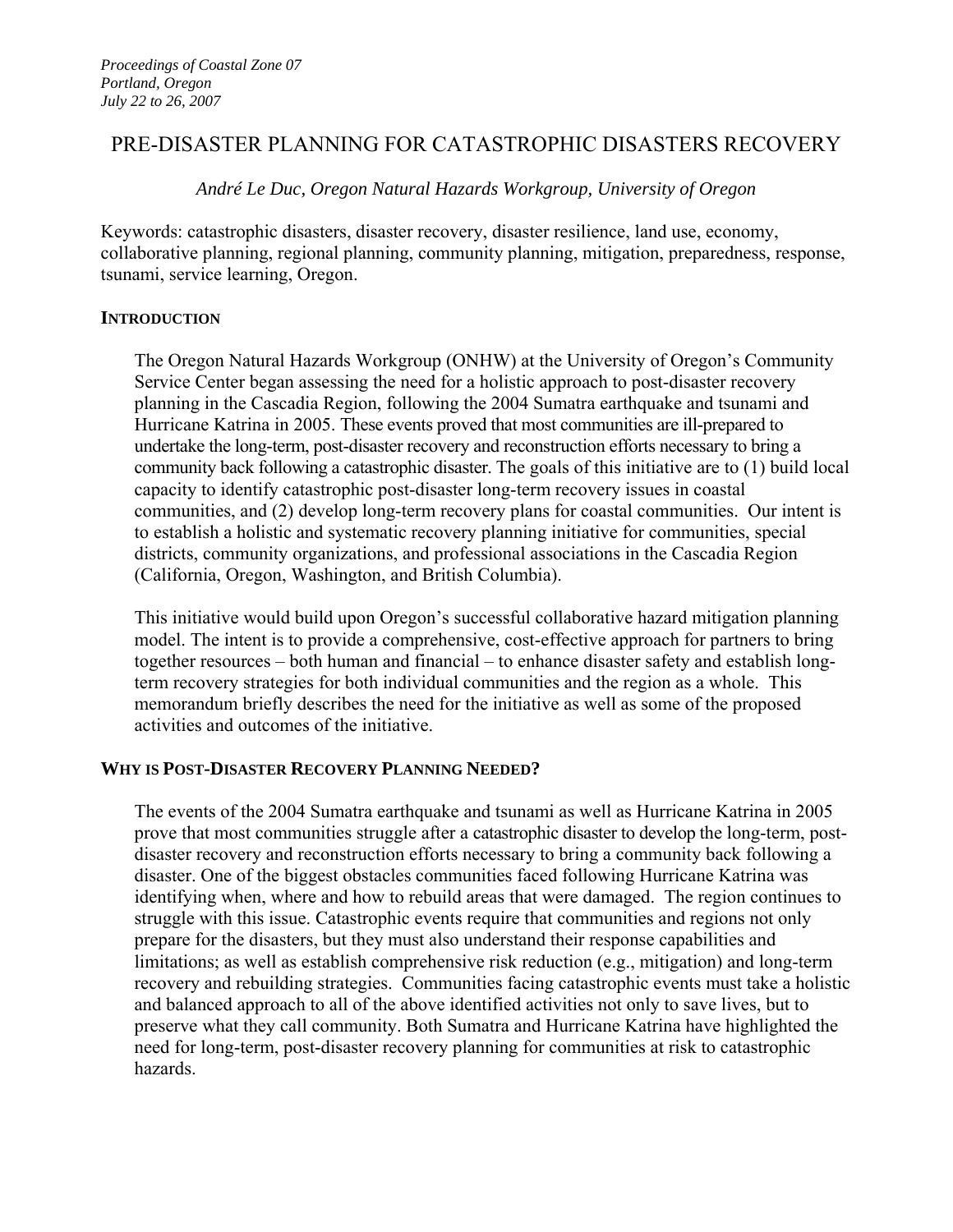A June 2006 report by the General Accounting Office on Tsunami Preparedness indicated that "few states and localities have implemented long-term mitigation efforts such as land use restrictions and building design codes to prevent loss of life and reduce economic damage". Overall, state and local emergency managers attributed the variability in tsunami preparedness efforts to a variety of factors, including their focus on other higher priority natural hazards and a lack of funding. According to the National Oceanic and Atmospheric Administration, to effectively prepare for a tsunami, states and localities need to assess the potential impacts of a tsunami on people and infrastructure.

The importance of these issues to coastal communities in the Pacific Northwest is heightened due to its location along the Cascadia Subduction Zone where the Juan de Fuca plate meets the North American plate. Earthquakes generated on this 800 mile-long fault have far more widespread effects than other types of quakes in the region and have the potential to result in catastrophic impacts in coastal communities due to the generation of local tsunamis.

# **CANNON BEACH, OREGON PILOT PROJECT**

In 2006, the Oregon Natural Hazards Workgroup (ONHW) at the University of Oregon's Community Service Center, Cascadia Region Earthquake Workgroup (CREW), the US Geological Survey (USGS), Oregon Emergency Management, and the City of Cannon Beach partnered in an effort to develop a process aimed at better preparing coastal communities for the long-term recovery and reconstruction efforts they may face as a result of a catastrophic Cascadia Subduction Zone earthquake and tsunami event. These ONHW developed and implemented a Community Post-Disaster Recovery Forum designed to (1) gather public input on disaster recovery issues, and (2) develop potential recommendations to address the issues.

Participants included elected officials, city staff, utility providers, school districts, local and regional businesses, and public service providers. The forum was broken into three main sessions, beginning with an introduction to post-disaster recovery – what it is and how it is accomplished – as well as a description of the anticipated impacts of the event based on a scenario developed by CREW. Participants were then asked to identify issues Cannon Beach would face following a Cascadia Subduction Zone event. The issues raised were categorized by themes: population, economy, land and development, and critical facilities and infrastructure. They broke into facilitated groups and began identifying issues and potential solutions.

The resulting findings and recommendations were delivered to the Cannon Beach City Council for consideration. Some of the recommended recovery strategies included:

#### **Oversight related activities**

- − Establish a Disaster Resilience Committee
- − Develop a Cannon Beach Post-Disaster Recovery Ordinance
- − Establish comprehensive disaster communication strategies to address both the response and long-term recovery needs of Cannon Beach
- − Develop a funding matrix that provides a list of potential funding mechanisms for disaster recovery and mitigation activities
- − Coordinate outreach and education programs related to disaster response, recovery, preparedness, and mitigation planning

# **Critical facilities and infrastructure-related activities**

− Conduct a study to determine priorities for post-disaster utility restoration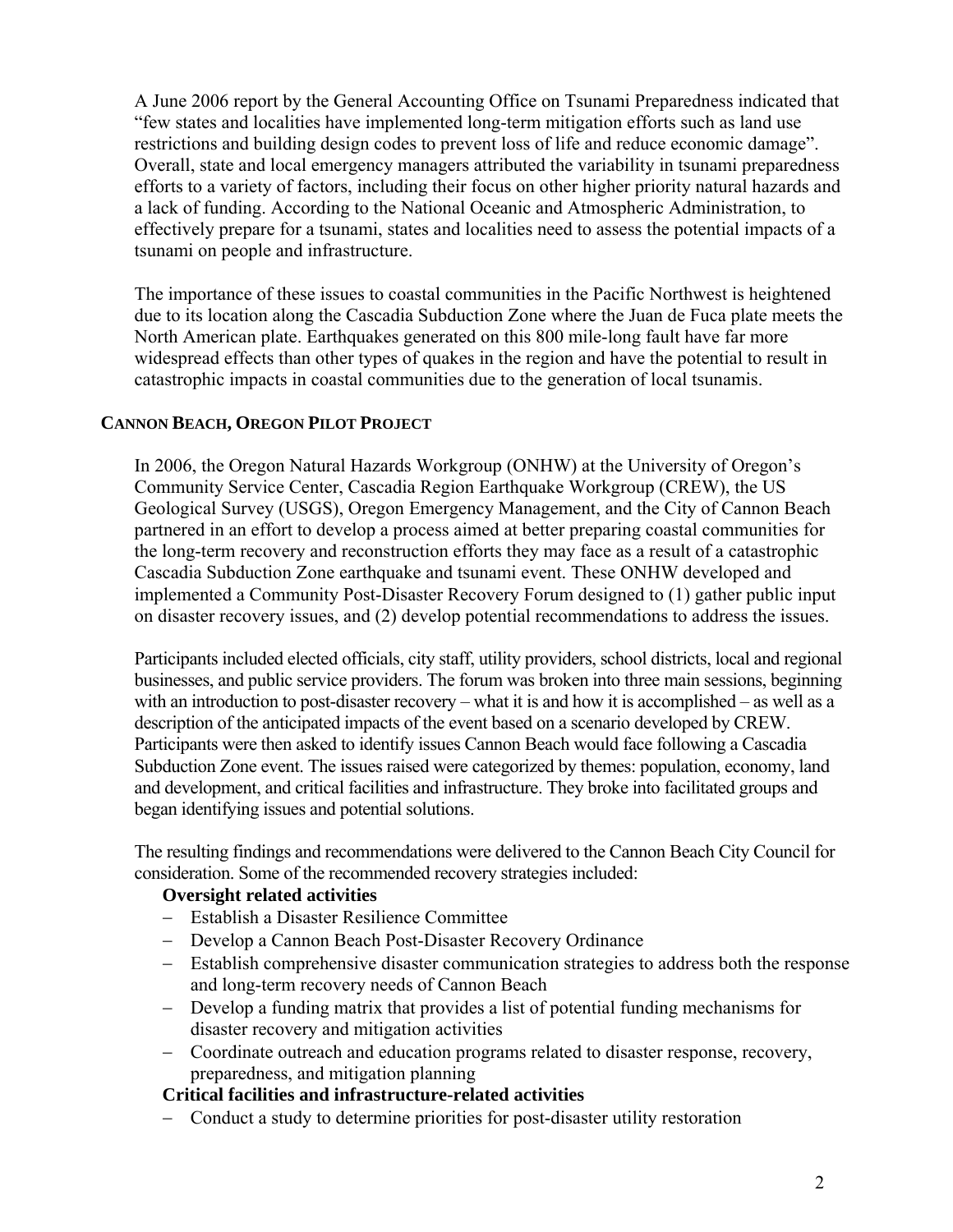- − Develop long-term strategies for restoring local transportation networks
- − Enhance Cannon Beach's seismic needs assessment of critical emergency response buildings and public schools
- − Develop a proposal to relocate or retrofit important buildings that are critical to postdisaster recovery efforts

### **Land and development related activities**

- − Complete a Buildable Lands Inventory that takes the tsunami inundation zone into account
- − Establish a debris management plan

# **Economy related activities**

- − Assist businesses in developing business continuity plans
- − Create a list of qualified local and regional contractors to perform recovery work postdisaster
- − Prepare a City Continuity of Operations Plan for the City of Cannon Beach

### **Population related activities**

- − Create a post-disaster housing plan that includes a vacant home database
- − Increase communication and outreach through citizen-to-citizen networks that address post-disaster isolation and mental health of elderly, sick, and handicapped populations

This effort resulted in the development of a process that could be replicated in other coastal communities or with special districts located along the Cascadia Subduction Zone. The full report by OHNW is available at www.OregonShowcase.com

# **WHAT CAN BE DONE TO INCREASE COMMUNITY CAPACITY TO ADDRESS CATASTROPHIC, LONG-TERM POST-DISASTER RECOVERY PLANNING?**

Building upon the Cannon Beach Pilot Project, the Oregon Natural Hazards Workgroup is taking the lead on garnering support for the funding, development, and implementation of a regional approach to build local capacity in the Cascadia Region to address catastrophic, longterm, post-disaster recovery planning. This effort will build upon the successes and lessons learned from the Partners for Disaster Resistance & Resilience ― Pre-Disaster Mitigation Planning Initiative. Through the mitigation planning initiative, ONHW has coordinating diverse regional partnerships to build local capacity for mitigation planning and projects. The effort assists locals by providing both technical and human resources and is built upon the University of Oregon's Community Service Center's (CSC) service learning model which provides both educational opportunities for students and professional development for local staff while developing local long-term mitigation strategies for the community.

The regional recovery planning initiative would build upon mitigation planning model to increase local capacity to address catastrophic, long-term post-disaster recovery planning by providing both technical and human resources to coastal communities. In order to achieve the objective ONHW suggests the following activities:

#### − *Training Programs & Capacity Building*

Develop and deliver a post-disaster recovery planning training series that includes a session on developing, implementing and documenting a community post-disaster recovery planning forum and another session on implementing the post-disaster work plan developed